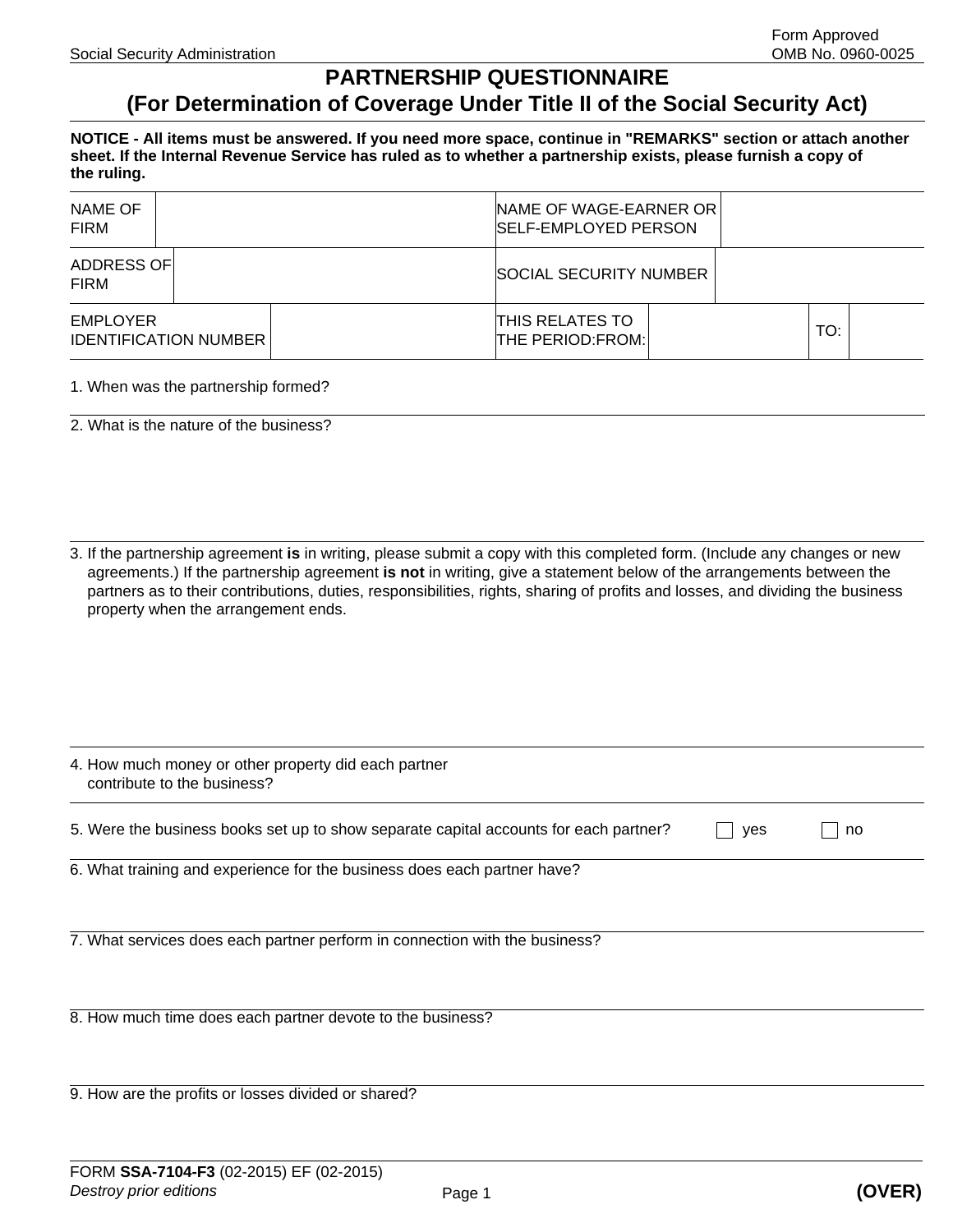10. Enter below the amount shown as net earnings from self-employment from this business for each partner on the U.S. partnership return or the individual tax return for the last three years:

| <b>NAME OF PARTNER</b>                                                                |                                       | TELEPHONE NO. SOCIAL SECURITY NO. | <b>LAST</b><br><b>YEAR</b> | <b>AGO</b> | <b>TWO YEARS THREE YEARS</b><br><b>AGO</b> |  |  |
|---------------------------------------------------------------------------------------|---------------------------------------|-----------------------------------|----------------------------|------------|--------------------------------------------|--|--|
|                                                                                       |                                       |                                   |                            |            |                                            |  |  |
|                                                                                       |                                       |                                   |                            |            |                                            |  |  |
|                                                                                       |                                       |                                   |                            |            |                                            |  |  |
|                                                                                       |                                       |                                   |                            |            |                                            |  |  |
|                                                                                       |                                       |                                   |                            |            |                                            |  |  |
| 11. Whose name or names appears on the firm's:                                        |                                       |                                   |                            |            |                                            |  |  |
| a. truck or automobile licenses?                                                      |                                       |                                   |                            |            |                                            |  |  |
| b. leases?                                                                            |                                       |                                   |                            |            |                                            |  |  |
| c. real property?                                                                     |                                       |                                   |                            |            |                                            |  |  |
| d. bank account?                                                                      |                                       |                                   |                            |            |                                            |  |  |
| e. business licenses and permits?                                                     |                                       |                                   |                            |            |                                            |  |  |
| f. insurance policies?                                                                |                                       |                                   |                            |            |                                            |  |  |
|                                                                                       | g. business signs and advertisements? |                                   |                            |            |                                            |  |  |
| h. bills?                                                                             |                                       |                                   |                            |            |                                            |  |  |
| i. letterheads?                                                                       |                                       |                                   |                            |            |                                            |  |  |
| j. orders for merchandise or supplies?                                                |                                       |                                   |                            |            |                                            |  |  |
| k. business contracts with others?                                                    |                                       |                                   |                            |            |                                            |  |  |
| 12. a. Who decides what purchases to make?                                            |                                       |                                   |                            |            |                                            |  |  |
| b. Who decides what prices to charge?                                                 |                                       |                                   |                            |            |                                            |  |  |
| c. Who decides what repairs or improvements to make?                                  |                                       |                                   |                            |            |                                            |  |  |
| d. Who decides who to hire and how much to pay them?                                  |                                       |                                   |                            |            |                                            |  |  |
| e. Who decides when to borrow money for the business?                                 |                                       |                                   |                            |            |                                            |  |  |
| f. Who decides what advertising to do?                                                |                                       |                                   |                            |            |                                            |  |  |
| 13. a. In what name does the firm file Social Security tax returns for its employees? |                                       |                                   |                            |            |                                            |  |  |

b. Who signs the returns?

c. What title does he/she use when signing the returns?

REMARKS - *(Use this space for explaining any answers to the questions. If you need more space, attach another sheet.)*

| I declare under penalty of perjury that I have examined all the information on this form, and on any accompanying<br>statements or forms, and it is true and correct to the best of my knowledge. |             |             |              |                 |  |
|---------------------------------------------------------------------------------------------------------------------------------------------------------------------------------------------------|-------------|-------------|--------------|-----------------|--|
| <b>SIGNATURE</b>                                                                                                                                                                                  |             | TITLE       |              | <b>IDATE</b>    |  |
| STREET ADDRESS                                                                                                                                                                                    | <b>CITY</b> |             | <b>STATE</b> | <b>ZIP CODE</b> |  |
| $FODM$ CCA-7104-E3 (02-2015) EF (02-2015)                                                                                                                                                         |             | $P$ ane $2$ |              |                 |  |